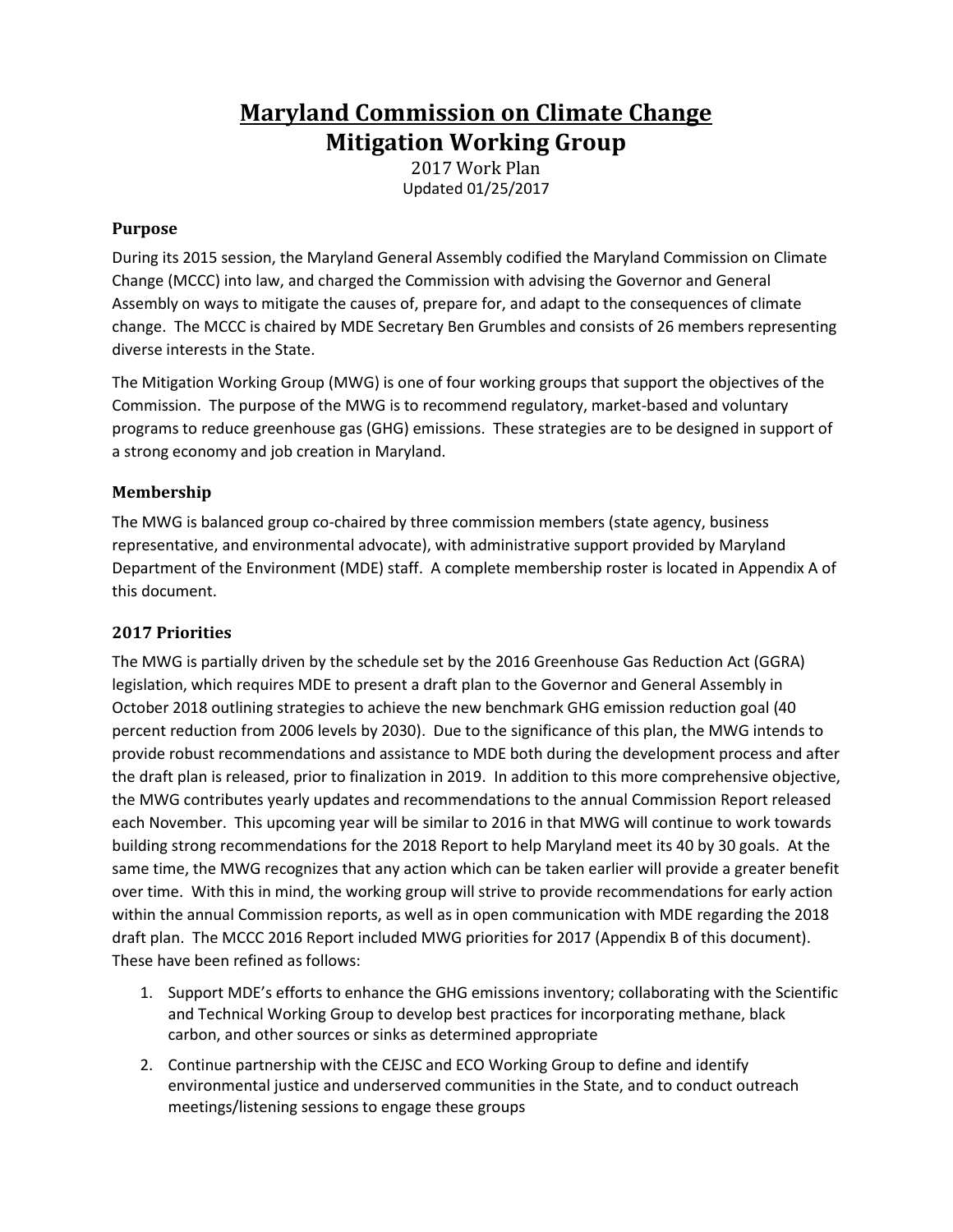- 3. Research and provide appropriate support for potential efforts by the State and the business community to bring additional clean energy businesses and manufacturing jobs to Maryland, and to sustain those already in existence
- 4. Engage in efforts to identify fossil-fuel dependent workers and communities in Maryland; and work to identify the existing and prospective GHG reduction programs and policies that may or do have impacts on these groups
- 5. In collaboration with the Adaptation and Response Working Group, enhance effort and research on climate friendly agricultural practices, including but not limited to carbon sequestration and the healthy soils initiative
- 6. Continue efforts to research the role of the transportation sector and potential programs and initiatives for emission reduction, including electric vehicles, mass transit, and other technology and travel demand strategies
- 7. Engage in efforts to investigate and potentially develop and implement innovative financing programs which support a transition to proven new technologies (especially those in energy and transportation) that can not only reduce GHG emissions and energy use, but also save consumers money

#### **Process**

The MWG has access to a wide variety of internal and external assets, including the expertise and resources of MWG members, various State agencies, and the three other working groups of the Commission. In 2016 the MWG regularly sourced subject matter experts in topics of study to inform analyses and discussion of the working group, and plans to continue to do so in 2017. The MWG also plans to coordinate with the Science and Technology Working Group (STWG), the Adaptation and Response Working Group (ARWG) and the Education, Communication and Outreach Working Group (ECO) on many cross-cutting issues. More specific opportunities for collaboration are laid out in the Proposed Meeting Schedule (Appendix C).

#### **Schedule of Meetings**

Appendix C of this document provides a summary of MWG meetings scheduled for 2017, as well as tentative topics and action items.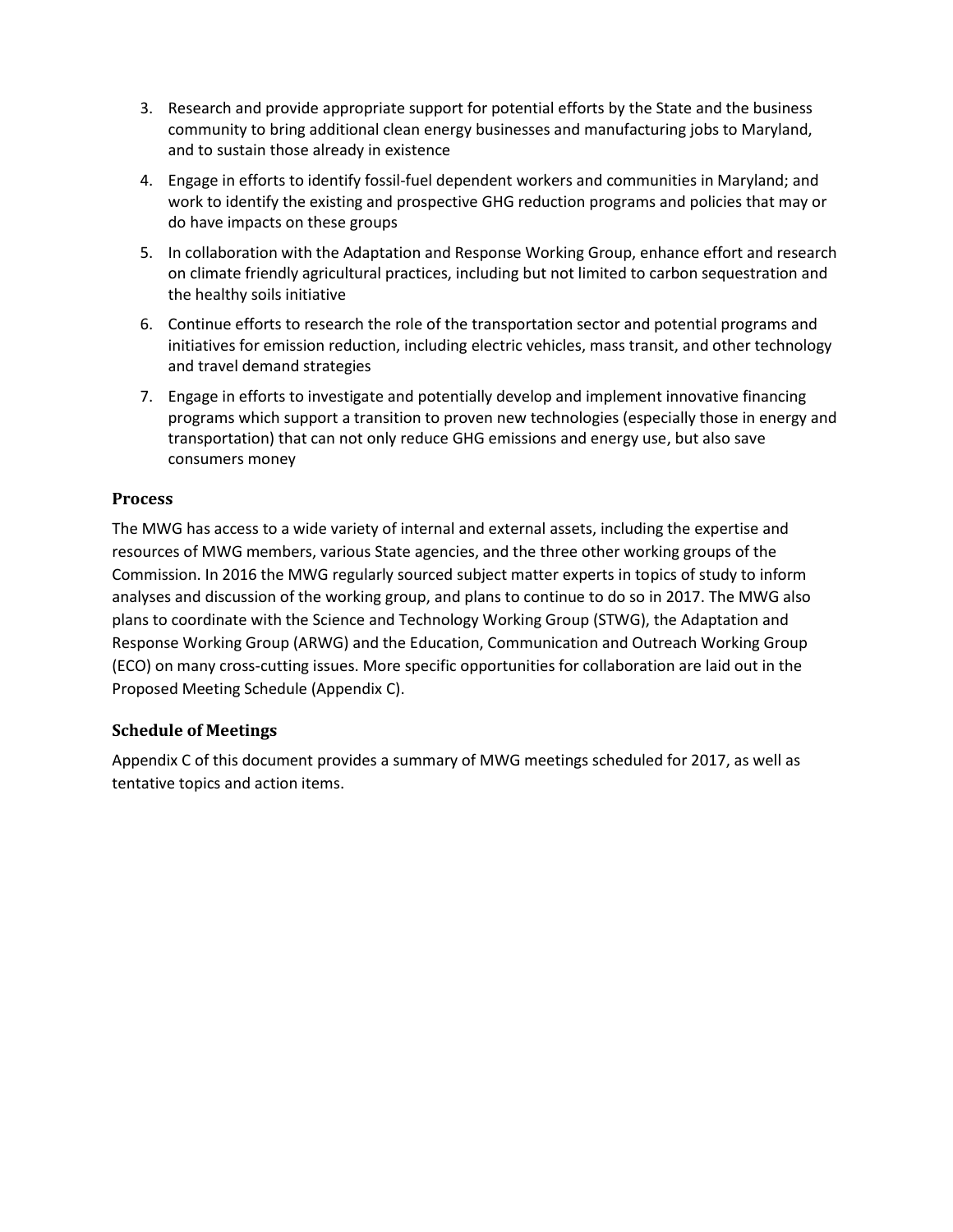Appendix A

## **Mitigation Working Group Membership**

Updated 04/05/2017

| <b>Co-Chairs</b>                                  |                                                               |  |  |  |
|---------------------------------------------------|---------------------------------------------------------------|--|--|--|
| <b>George "Tad" Aburn</b><br>(Working Group Lead) | Maryland Department of the Environment                        |  |  |  |
| <b>Michael Powell</b>                             | <b>Business Community Representative</b>                      |  |  |  |
| <b>Mike Tidwell</b>                               | <b>Chesapeake Climate Action Network</b>                      |  |  |  |
| <b>Private Sector Representatives</b>             |                                                               |  |  |  |
| <b>Anne Lindner</b>                               | Exelon                                                        |  |  |  |
| <b>Mike Remsberg</b>                              | <b>Trinity Consultants</b>                                    |  |  |  |
| <b>R. Daniel Wallace</b>                          | <b>Bith Energy</b>                                            |  |  |  |
| <b>John Quinn</b>                                 | <b>BGE</b>                                                    |  |  |  |
| <b>Drew Cobbs</b>                                 | American Petroleum Institute                                  |  |  |  |
| <b>Tom Ballentine</b>                             | NAIOP - Real Estate Development                               |  |  |  |
| <b>Tom Dennison</b>                               | Southern Maryland Electric Cooperative                        |  |  |  |
| <b>Tom Weissinger</b>                             | <b>Raven Power</b>                                            |  |  |  |
| <b>Public Sector Representatives</b>              |                                                               |  |  |  |
| <b>Jana Davis</b>                                 | Chesapeake Bay Trust                                          |  |  |  |
| <b>Gerrit Knaap</b>                               | National Center for Smart Growth Research and Education, UMCP |  |  |  |
| Arjun Makhijani                                   | Institute for Energy and Environmental Research               |  |  |  |
| <b>Joe Uehlein</b>                                | Labor Network for Sustainability                              |  |  |  |
| Anya Schoolman                                    | <b>Community Power Network</b>                                |  |  |  |
| <b>Tamara Toles O'Laughlin</b>                    | Maryland Environmental Health Network                         |  |  |  |
| <b>Other Representatives</b>                      |                                                               |  |  |  |
| <b>Colby Ferguson</b>                             | Maryland Farm Bureau                                          |  |  |  |
| <b>Ben Hobbs</b>                                  | Johns Hopkins University                                      |  |  |  |
| <b>Jim Strong</b>                                 | <b>United Steelworkers</b>                                    |  |  |  |
| <b>Les Knapp</b>                                  | <b>Maryland Association of Counties</b>                       |  |  |  |
| <b>Alice Kennedy</b>                              | <b>Maryland Municipal League</b>                              |  |  |  |
| Larry Kasecamp                                    | <b>SMART Transportation Division</b>                          |  |  |  |
| <b>Government Members</b>                         |                                                               |  |  |  |
| <b>Colleen Turner</b>                             | Maryland Department of Transportation                         |  |  |  |
| <b>Chris Rice</b>                                 | Maryland Energy Administration                                |  |  |  |
| <b>Christine Conn</b>                             | Maryland Department of Natural Resources                      |  |  |  |
| <b>Susan Payne</b>                                | Maryland Department of Agriculture                            |  |  |  |

| <b>Mitigation Working Group Steering Committee</b> |                                                 |  |  |  |
|----------------------------------------------------|-------------------------------------------------|--|--|--|
| <b>George "Tad" Aburn</b><br>(Working Group Lead)  | Maryland Department of the Environment          |  |  |  |
| <b>Michael Powell</b>                              | <b>Business Community Representative</b>        |  |  |  |
| <b>Mike Tidwell</b>                                | <b>Chesapeake Climate Action Network</b>        |  |  |  |
| <b>Colleen Turner</b>                              | Maryland Department of Transportation           |  |  |  |
| <b>John Fiastro</b>                                | Maryland Energy Administration                  |  |  |  |
| <b>Christine Conn</b>                              | <b>Maryland Department of Natural Resources</b> |  |  |  |
| <b>Susan Payne</b>                                 | Maryland Department of Agriculture              |  |  |  |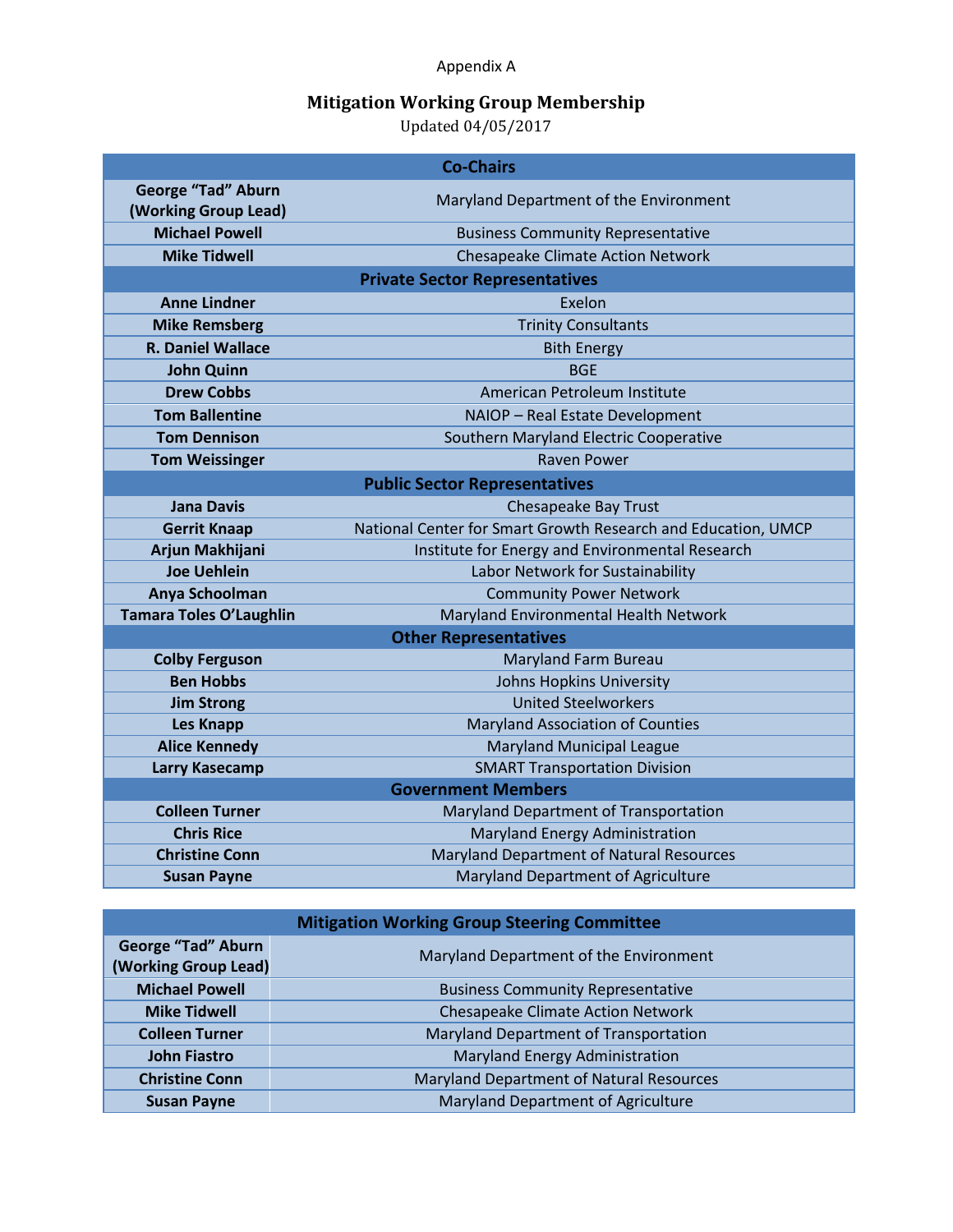## **Mitigation Working Group Recommendations from the MCCC 2016 Report**

## **25 by 20 Update**

 The 25% by 2020 plan is being implemented, and when combined with external trends such as vehicle miles travelled and increased natural gas use in electricity generation, GHG emission reduction estimates appear to show that the State is on the path to the 2020 goal

## **40 by 30 Status Report**

- MDE is currently working on a draft of the 40 by 30 plan, which is due as a draft in 2018 (final in 2019)
- Preliminary expectations are that many existing programs will continue to generate deeper GHG reductions through 2030; additional programs will also be necessary. Updates to the Commission will continue through 2017 and will have a specific focus on this new reduction progress that may be needed.

## **Methane Emissions**

- The MWG supports MDE's efforts to reduce methane emissions from landfills, natural gas infrastructure (e.g. compressor stations and underground storage), and waste water treatment plants, and recommends further research into additional sources such as agriculture and fuel production/transport
- The MWG recommends that the Commission and the State strongly support the need for robust Federal regulations and strong regulations in other states to minimize out-of-state methane emissions
- The MWG recommends that the upcoming GHG emission inventory incorporate a more extensive accounting of methane emissions; including analysis by MDE to calculate out-of-state emissions due to in-state consumption, as well as emissions from existing natural gas infrastructure within the State
- The MWG does not have a consensus either supporting or opposing hydraulic fracturing in Maryland, however it is agreed that *should* hydraulic fracturing commence in Maryland, methane emissions must be minimized to the maximum extent possible

## **Enhanced Economic Analysis/Social Equity Issues**

- The MWG supports MDE's efforts to develop and implement enhanced and spatially explicit tools for economic analysis and analysis of social equity issues as part of the planning process to research, analyze and develop new and enhanced greenhouse gas emission reduction programs to support the draft 40 by 30 plan due in 2018
- The MWG supports the MDE efforts to hold public outreach meetings and listening sessions, which started in late 2016 and will continue into 2017, to specifically seek input from underserved communities that will be significantly impacted by climate change
- MWG should continue to consult with CEJSC and the ECO Working Group to inform the equity considerations of future actions and recommendations
- MWG should continue to engage a range of stakeholders to ensure that robust economic and employment analyses are included in considerations for all future actions and recommendations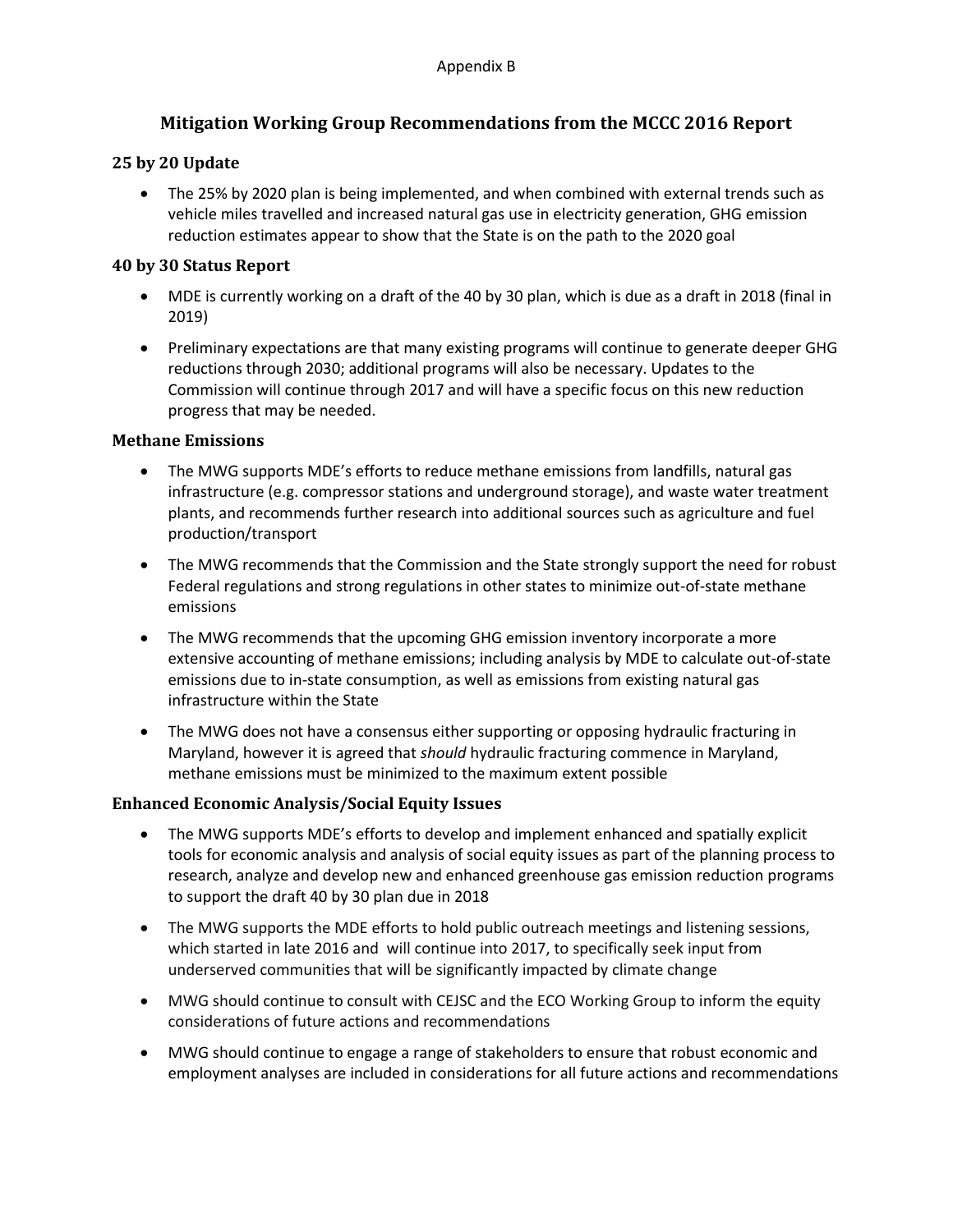## **Electric and Other Zero Emission Vehicle Initiatives**

- The MWG supports the efforts of MEA and the Electric Vehicle Infrastructure Council (EVIC) on potential 2017 legislation, and recommends that incentives be provided for the purchase of EVs, EV equipment, and EV infrastructure
- The MWG supports the efforts of MDOT, MDE, MEA and EVIC to expand electric vehicle infrastructure and usage within Maryland. Local government should be consulted as part of this process.
- The MWG proposes that a significant amount of the Volkswagen settlement be utilized for EV infrastructure; for leveraging EV-related manufacturing in Maryland; and for demonstrations and evaluation of electric transportation in other aspects such as transit, fleet utilization, port and airport support vehicle applications, and others.

## **Additional Recommendations for 2017**

The MWG also supports the following:

- MDE efforts to enhance the GHG emissions inventory to include methane, black carbon, and two radiative forcing estimates (20-year and 100-year)
- A continued partnership with the CEJSC to identify and conduct outreach meetings/listening sessions with environmental justice and underserved communities
- An enhanced effort by the State and the business community to bring additional clean energy businesses and manufacturing jobs to Maryland, and to sustain those already in existence
- Efforts by the MWG to identify fossil-fuel dependent workers and communities in Maryland; and to identify, as specifically and quantitatively as possible, the existing and prospective GHG reduction programs and policies that may or do have negative or positive impacts on these groups
- In collaboration with the Adaptation and Response Workgroup, an enhanced effort and research on climate friendly agricultural practices, including carbon sequestration and the healthy soils initiative.
- Additional research and emphasis into the role of the transportation sector and potential programs for emission reductions, including mass transit and other travel demand management strategies as well as federal regulations
- An effort to develop and implement innovative financing programs to support a transition to proven new technologies that can not only reduce GHG emissions (and energy use), but also save consumers money. This effort should focus on both energy and transportation technologies.